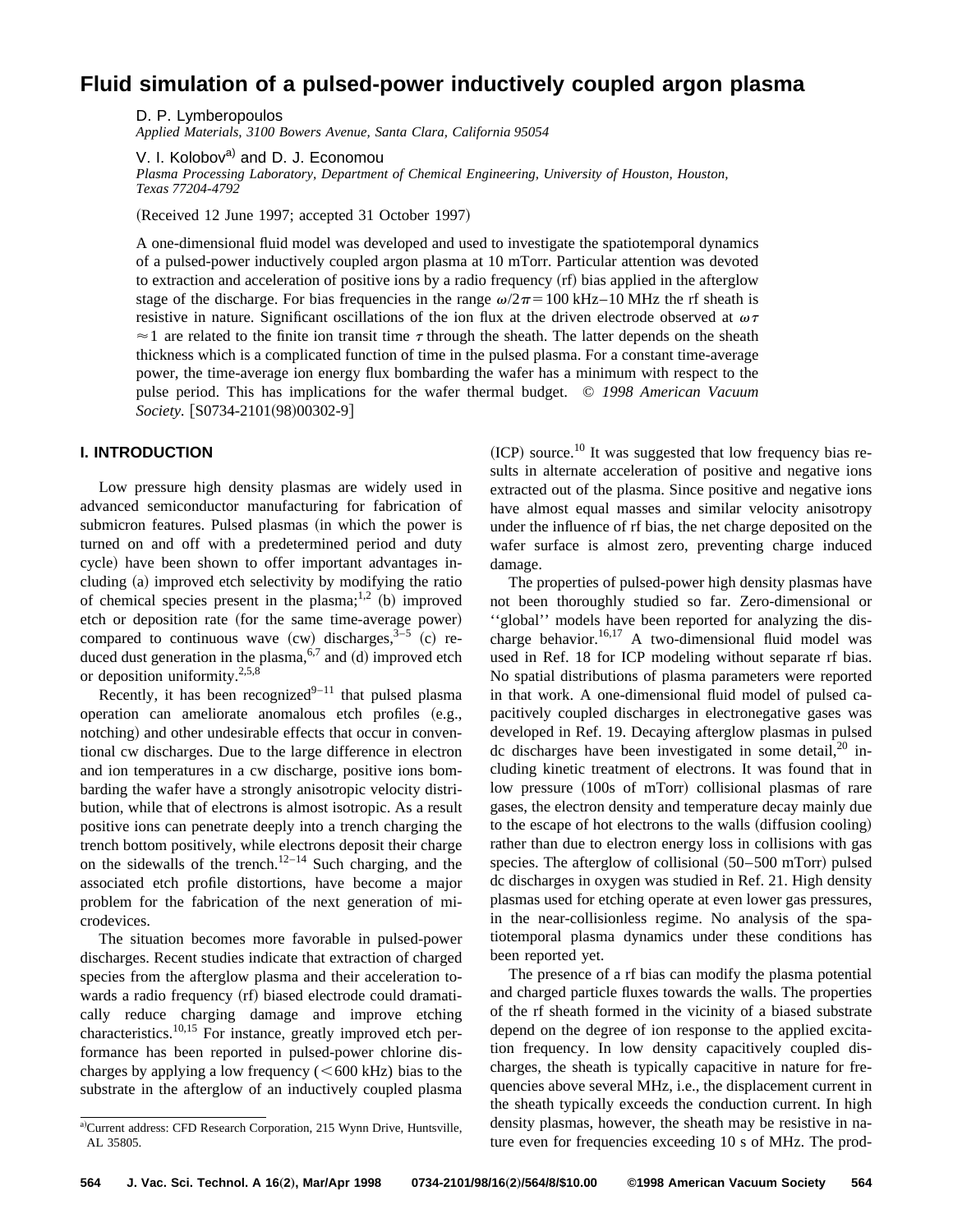

FIG. 1. Schematic of a one-dimensional model discharge. The antenna coil is powered by a current source that can be square-wave modulated with different pulse periods. The left electrode can be biased or grounded.

uct  $\omega\tau$  of driving frequency  $\omega$  and ion transit time through the sheath  $\tau$  is a fundamental parameter that governs the sheath properties.<sup>22–24</sup> In the limit  $\omega \tau \ll 1$ , ions respond to the instantaneous sheath field; in the opposite extreme,  $\omega\tau$  $\geq 1$ , ions respond to the time-averaged sheath field. In the intermediate cases,  $\omega \tau \approx 1$ , the sheath dynamics may become rather complicated. In high density plasmas, for typical bias frequencies  $\omega \tau < 1$  and the sheath is resistive in nature.<sup>22</sup> A self-consistent simulation of the rf sheath dynamics in high density pulsed-power plasmas has not been reported yet.

This article reports results of a self-consistent onedimensional fluid simulation of a pulsed-power ICP argon plasma. Emphasis is placed upon the decaying plasma at the power-off phase of the cycle, especially the influence of a rf bias on the dynamics of the rf sheath, and ion flux to the driven electrode. Section II describes the discharge model, Sec. III presents the simulation results, and Sec. IV contains the summary and conclusions.

### **II. DISCHARGE MODEL**

A schematic of the model discharge is shown in Fig. 1. The discharge was assumed to be infinite in the *y* and *z* directions with all parameters varying only in the *x* direction. This assumption allows the study of the essential plasma physics without using large computational resources required for solution of multidimensional problems. Plasma species were treated as three separate fluids (electrons, ions, and neutrals) interacting with each other due to collisions. The basic equations are as described in Golant, $^{25}$  and have been presented before.<sup>26</sup>

#### **A. Basic equations**

The continuity equation for plasma species *k* is

$$
\frac{\partial n_k}{\partial t} = -\frac{\partial \Gamma_k}{\partial x} + \sum_j R_{kj},\tag{1}
$$

where  $n_k$  is the density of species  $k$  (electrons, positive ions Ar<sup>+</sup>, or metastables Ar<sup>\*</sup>),  $\Gamma_k$  is the *x* component of their flux, and the sum contains all reactions that produce or consume these species each with a rate  $R_{ki}$ . Collisional processes included in our model of argon discharge are shown in Table  $I^{27}$ 

We used an approximate momentum equation for electrons  $[Eq. (2)]$  assuming that electron inertia can be neglected. Thus, the electron flux,  $\Gamma_e = n_e u_e$ , was obtained as the superposition of diffusion and drift under the influence of the electrostatic field  $E_x = -\frac{\partial V}{\partial x}$ 

$$
\Gamma_e = -D_e \frac{\partial n_e}{\partial t} - n_e \mu_e E_x, \qquad (2)
$$

where  $D_e$  is the electron diffusion coefficient and  $\mu_e$  is the electron mobility. The rf heating field does not appear in Eq.  $(2)$  because the rf field has only a *y* component (see below). In addition, the ponderomotive force<sup>28</sup> was neglected.

The full momentum equation was used for ions

$$
\frac{\partial}{\partial t} (n_i u_i) + \frac{\partial}{\partial x} (n_i u_i u_i) = -\frac{q n_i}{M} \frac{\partial V}{\partial x} - \frac{k T_i}{M} \frac{\partial n_i}{\partial x} - n_i u_i v_{ia},\tag{3}
$$

where *M* is the  $Ar^+$  ion mass, *k* is the Boltzmann constant,  $T_i$  is the ion temperature (assumed constant),  $q$  is the unit charge, and  $v_{ia}$  is an effective ion collision frequency with neutral atoms.

An energy equation for the ions or neutrals was not solved. Typical values were assumed for the ion temperature  $(kT_i/q=0.11 \text{ eV})$  and the neutral gas temperature  $(T_g$ 

TABLE I. Important collisional processes in the argon discharge. Rate coefficients for processes 1–4 are given as a function of electron energy in Fig. 2 of Ref. 27. Units are  $\text{cm}^{+3}/\text{s}$  except for  $k_{3q}$  which is in  $\text{cm}^{6}/\text{s}$ .

| No. | <b>Process</b>           | Reaction                                | $H_i$ (eV) | Rate coefficient                   |
|-----|--------------------------|-----------------------------------------|------------|------------------------------------|
|     | Ground state excitation  | $Ar + e \rightarrow Ar^* + e$           | 11.56      | $k_{\rm ex}$                       |
| 2   | Ground state ionization  | $Ar+e \rightarrow Ar^+ + 2e$            | 15.7       | $k_i$                              |
| 3   | Stepwise ionization      | $Ar^* + e \rightarrow Ar^+ + 2e$        | 4.14       | $k_{si}$                           |
| 4   | Superelstatic collisions | $Ar^* + e \rightarrow Ar + e$           | $-11.56$   | $k_{sc}$                           |
| 5   | Quenching to resonant    | $Ar^* + e \rightarrow Ar' + e$          |            | $k_r = 2 \times 10^{-7}$           |
| 6   | Metastable pooling       | $Ar^* + Ar^* \rightarrow Ar^+ + Ar + e$ |            | $k_{\rm mp} = 6.2 \times 10^{-10}$ |
| 7   | Two-body quenching       | $Ar^* + Ar \rightarrow 2Ar$             |            | $k_{2q} = 3 \times 10^{-15}$       |
| 8   | Three-body quenching     | $Ar^*+2Ar \rightarrow 3Ar$              |            | $k_{3q} = 1.1 \times 10^{-31}$     |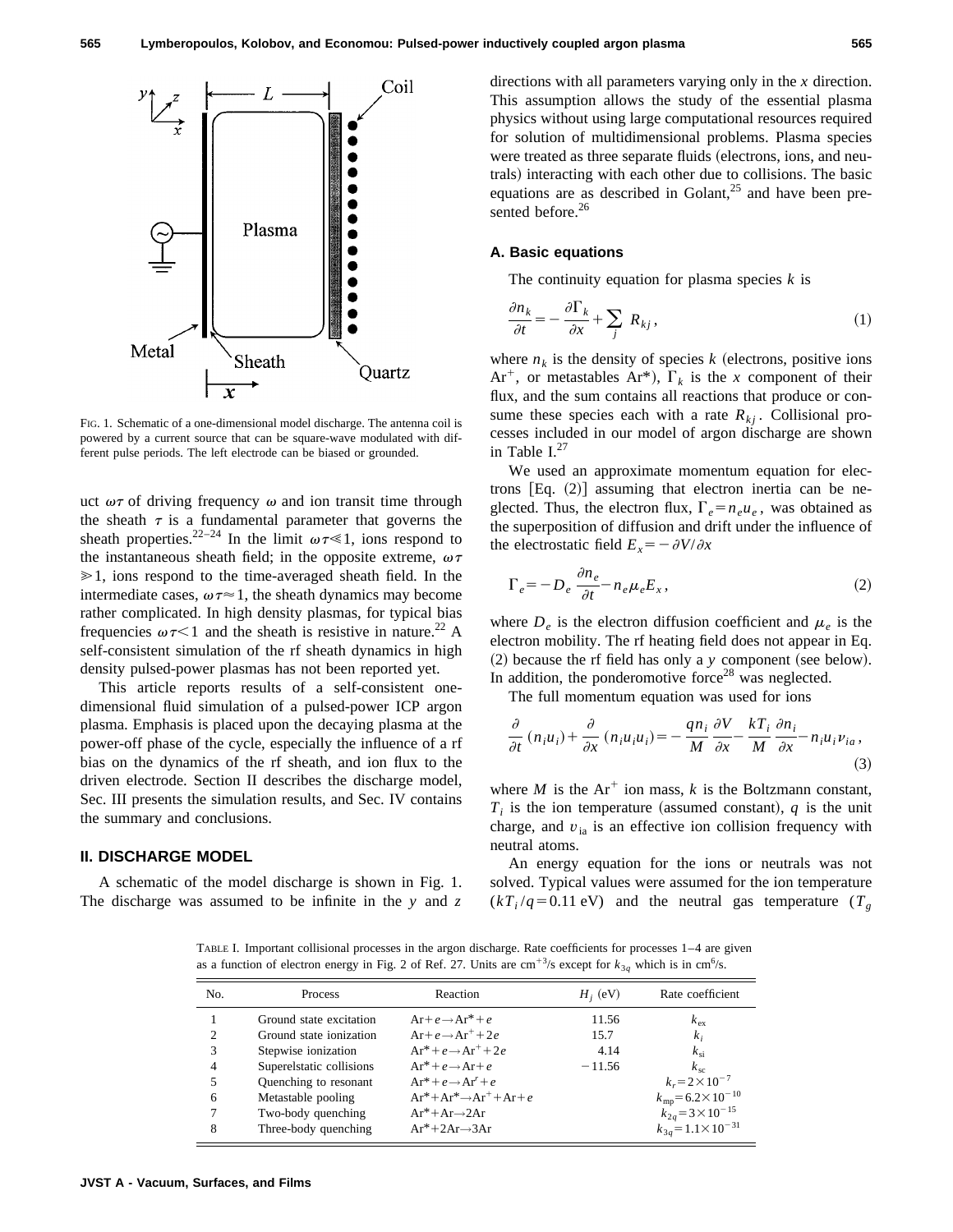$=500$  K). Assuming a Maxwellian electron energy distribution function (EEDF), the electron temperature  $T_e$  was found from the energy balance equation

$$
\frac{\partial}{\partial t} \left( \frac{3}{2} n_e k T_e \right) = -\frac{\partial q_e}{\partial x} + W - \frac{3}{2} \nu_m \delta n_e k (T_e - T_g)
$$

$$
- \sum_i R_i H_i, \tag{4}
$$

where *W* is the power absorbed by electrons from the rf electric field [see Eq.  $(9)$ ],  $H_i$  is the electron energy lost in an inelastic collision of *i* kind,  $\delta = 2m/M$  is the fraction of electron energy lost in elastic collisions with heavy particles, *m* is the electron mass, and  $\nu_m$  is the electron elastic collision frequency. The electron energy flux  $q_e$  is composed of heat conduction and convection

$$
q_e = -K_e \frac{\partial T_e}{\partial x} + \frac{5}{2} kT_e \Gamma_e, \qquad (5)
$$

where  $K_e$  is the electron thermal conductivity. Owing to the high thermal conductivity, the electron temperature is almost spatially uniform; its value is governed by the spatially averaged energy gain and loss.

The spatial distribution of power deposition is governed by the space-time variation of the inductive electric field  $E_y$ and the rf current density  $j<sub>y</sub>$  flowing in the plasma. For a harmonic variation of the coil current with a frequency  $\omega_0$ , the amplitude of  $E_y$  satisfies the complex equation

$$
\frac{d^2E_y}{dx^2} + \omega_0 \mu \epsilon E_y = -\mu J_y, \qquad (6)
$$

where  $\mu$  is the permeability,  $\epsilon$  is the permittivity of the medium, and  $J_{y}$  is the total current density (in the coil, plasma, and metallic walls). The relation between the rf current density in the plasma  $j<sub>y</sub>$  and the rf electric field  $E<sub>y</sub>$  may be nonlocal, giving rise to the anomalous skin effect<sup>29</sup> and "collisionless'' electron heating. $30-32$  In the present work we used the cold plasma approximation  $j_y = \sigma E_y$  with the complex plasma conductivity

$$
\sigma = \frac{n_e q^2}{m(\nu_{\text{eff}} + i\omega_0)},\tag{7}
$$

where  $v_{\text{eff}}$  is the effective collision frequency, which is a function of the electron speed. The dielectric constant of plasma is obtained from

$$
\epsilon_p = \epsilon_0 - \frac{i\sigma}{\omega_0}.\tag{8}
$$

Equation  $(6)$  was solved in the whole domain including the coil, dielectric window, and plasma. The boundary condition  $E_y=0$  was imposed at  $x=0$ . Knowing the heating field, the power absorption by the plasma electrons was found as

$$
W = \frac{1}{2}R_e(\sigma E_y^2). \tag{9}
$$

Finally, the electrostatic potential was found by solving Poisson's equation

$$
\frac{d^2V}{dx^2} = -q \over \epsilon_0 \ (n_i - n_e),\tag{10}
$$

where  $\epsilon_0$  is the permittivity of vacuum. Equation (10) provides the electrostatic field that accelerates charged particles in a direction normal to the electrodes, while Eq.  $(6)$  provides the electromagnetic field that heats up the plasma. Capacitive coupling from the coils was assumed to be blocked by a Faraday shield.

### **B. Boundary conditions**

The electron flux at the boundaries was set equal to the thermal flux

$$
\Gamma_e = n_e u_T / 4,\tag{11}
$$

where  $u_T = (8kT_e / \pi m_e)^{1/2}$  is the mean electron velocity. The electron energy flux is given by

$$
q_e = \frac{5}{2}kT_e\Gamma_e \,. \tag{12}
$$

For the ion density and velocity the second derivative was set equal to zero. The flux of argon metastables to the walls was set equal to the thermal flux, using an equation similar to Eq.  $(11)$ .

The potential of the left electrode  $(x=0)$  was set according to

$$
V = V_{\text{dc}} + V_{\text{rf}} \sin(\omega t),\tag{13}
$$

where  $\omega$  is the bias frequency, and  $V_{dc}$  was set equal to zero for the results reported herein. The bias was applied in the power-off stage of the discharge, over a certain period of time. The boundary at  $z = L$  was either a grounded surface with  $V(L,t) = 0$  or a dielectric surface with potential  $V(L,t)$ found from the current balance equation

$$
j_i - j_e + \epsilon_0 \frac{\partial E}{\partial t} = \frac{\epsilon_i}{d_i} \frac{\partial V}{\partial t}.
$$
 (14)

Here  $\epsilon_i$  and  $d_i$  are the permittivity and thickness of the dielectric wall, respectively. The coupled system of the partial differential equations shown above with the associated boundary conditions was discretized in space using the Galerkin finite element method.<sup>33</sup> The resulting set of differential/algebraic equations was solved simultaneously by a variable order, variable time step integrator, LSODI.<sup>34</sup> It is important to note that the sheath is resolved in the present simulation by having a dense finite element grid near the walls. The computational burden is bearable in this onedimensional case. However, a separation of the bulk plasma from the sheath is advisable in multidimensional simulations.<sup>35</sup>

### **III. SIMULATION RESULTS**

The first part of this section describes the discharge dynamics without rf bias. The second part examines the influence of rf bias pulse applied in the afterglow stage of the discharge.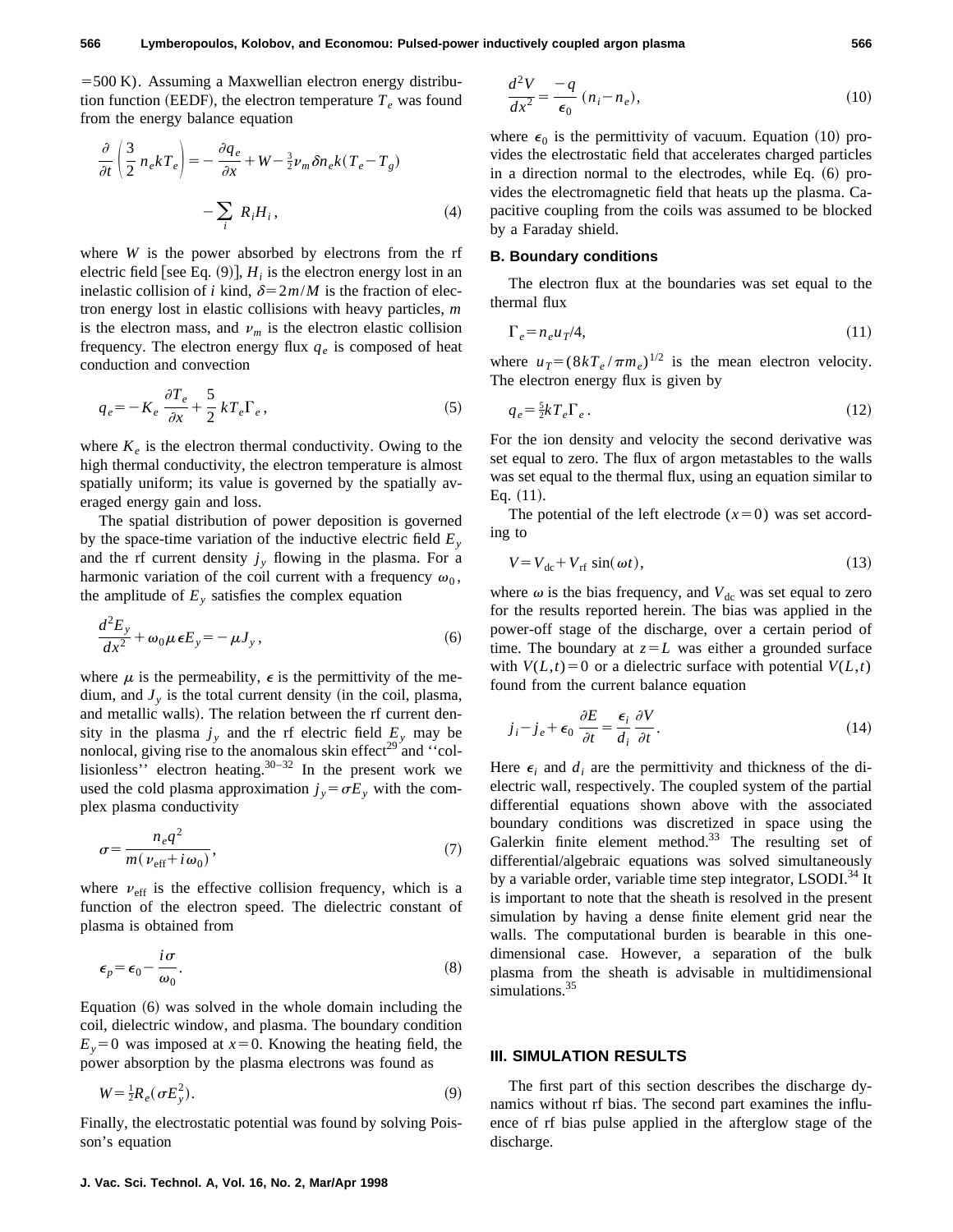

FIG. 2. Time evolution of the electron (ion) density, electron temperature, plasma potential, and metastable atom density at the discharge center for a pulse period of 100  $\mu$ s. No electrode bias. FIG. 3. Time evolution of the rate of various ionization channels at the pulse period of 100  $\mu$ s. No electrode bias.

#### **A. Spatio-temporal plasma dynamics without rf bias**

Simulations were performed for an argon pressure of 10 mTorr, and a gap length of 15 cm. The antenna coil was assumed to be driven by a current source at  $\omega_0/2\pi$  $=$  2 MHz. The coil current was square-wave modulated with a period  $T_p$  varying between 10 and 500  $\mu$ s (base case was 100  $\mu$ s) and a duty cycle of 25%. The current was adjusted to obtain the defined power deposition. The time axis of all figures shown below was normalized to the pulse period  $T_p$ . Thus, the power was ON for dimensionless times between 0 and 0.25 and OFF for dimensionless times between 0.25 and 1.0. Results shown herein are for a discharge allowed to relax to the periodic steady state; this would normally occur after a few pulse periods.

The time evolution of important plasma parameters at the discharge center is shown in Fig. 2, for a pulse period of 100  $\mu$ s. Plasma density, electron temperature, plasma potential, and metastable density all decrease during the power-off fraction of the cycle  $(0.25-1.0)$ . The time scale of electron (and ion) density decay is that of ion loss to the walls. The time scale of electron temperature decay is that of electron energy loss to the walls which is dominated by the escape of fast electrons in the tail of the distribution. The plasma potential follows the electron temperature, while the metastable density decays by electron impact deexcitation, diffusion to the walls, and metastable–metastable (pooling) reactions (see Table I). Two-body and three-body quenching are negligible under these conditions.

The temporal evolution of the rate of various ionization channels at the discharge center is shown in Fig. 3. It is seen that direct ionization, which is the dominant source of ionization in the active discharge, drops rapidly in the power-off fraction of the period due to decreasing electron temperature. Stepwise ionization becomes the main source of electron generation in the afterglow after dimensionless time 0.35. Ionization by metastable pooling reactions is relatively unimportant in this case of 100  $\mu$ s pulse period. However, for a



pulse period of 500  $\mu$ s, it becomes comparable to stepwise ionization in the late afterglow.

discharge center for a pulse period of 100  $\mu$ s. No electrode bias.

Electrons released in metastable pooling reactions can have a kinetic energy of up to 7.4 eV, which is much greater that the electron temperature. Thus, pooling reactions can be an effective source of electron heating in the afterglow, producing ''superthermal'' electrons. Another source of superthermal electrons in the afterglow is superelastic collisions with metastables. The colliding electron can increase its energy by almost 11.6 eV. This latter mechanism is included in the fluid formulation of the electron energy balance as a contribution to the last term of Eq.  $(4)$ .

In any gas discharge, the plasma potential with respect to the walls is established so that the flux of electrons to the wall is balanced by an equal flux of positive ions (assuming singly charged ions). For a Maxwellian EEDF the plasma potential is several times the electron temperature. However, when the EEDF contains a group of superthermal electrons, the plasma potential will rise to confine these electrons.<sup>20</sup> This may be the case in an afterglow argon plasma, depending on the rate  $I_0$  at which superthermal electrons are produced. The ion flux to the walls is of the order of  $\pi D_a n_0 / L$ where  $n_0$  is the plasma density at the center of the discharge,  $D_a$  is the ambipolar diffusion coefficient, and *L* is the interelectrode spacing. If the generation rate of superthermal electrons is small,  $I_0 < D_a n_0$ , these electrons do not affect the plasma potential which stays of the order of several  $kT_e/q$ . In the opposite case,  $I_0 > D_a n_0$ , the majority of the fast electrons must be trapped and the plasma potential can be as large as  $\epsilon^*$ , the energy stored in a metastable atom. This is much larger than several  $kT_e/q$ , especially in the afterglow when  $kT_e/q$  drops below 1 eV. The conclusion is that, in the presence of a significant fraction of superthermal electrons, the plasma potential will decay slower compared to the case of no superthermal electrons.

Figure 4 shows the spatio-temporal dynamics of metastable density. It is worth mentioning that a pronounced minimum in the radial distribution of metastable density is



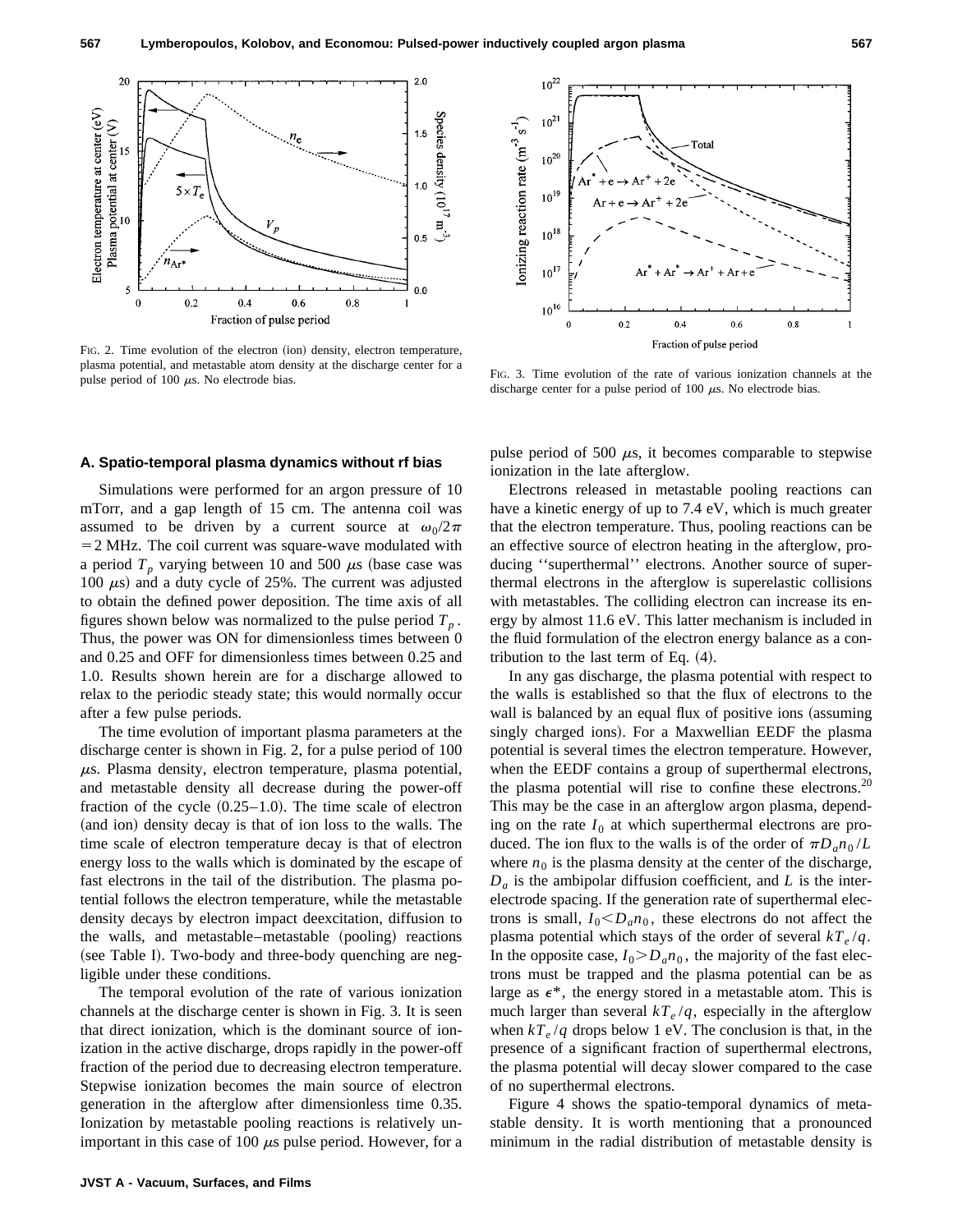

FIG. 4. Spatio-temporal dynamics of metastable density for a pulse period of 100  $\mu$ s. No electrode bias.

formed in the afterglow. This happens because no metastables are generated in the power-off fraction of the cycle (the excitation rate drops relatively rapidly) while the loss of metastables by superelastic collisions (see Table I) has a maximum at the center where the electron density has a maximum. This metastable profile also yields an on-axis minimum in the radial distribution of the metastable pooling reaction rate (not shown).

The spatio-temporal distribution of the electrostatic potential is shown in Fig. 5 for the pulse period of 100  $\mu$ s. Rather rapid electron cooling in the afterglow results in a decrease of the plasma potential and a flattening of the potential distribution in the plasma. For a pulse period of 500  $\mu$ s, the plasma potential at the end of the power-off fraction of the cycle drops down to 2.2 V.

The sheath thickness as a function of time is shown in Fig. 6. The plasma-sheath boundary was defined as the point where  $(n_i - n_e)/n_i = 0.1$ . Interestingly enough, the time average sheath thickness decreases monotonically with increasing pulse period from 478  $\mu$ m for cw to 317  $\mu$ m for a 500  $\mu$ s pulse period. For a given pulse period, the time evolution of the sheath thickness follows the time dependent variation of



FIG. 6. Temporal evolution of the sheath thickness for different pulse periods. No electrode bias.

the Debye length; the latter increases with temperature and decreases with electron (ion) density. During the initial stages of the power-on fraction of the cycle (for times  $\leq$  0.05), the sheath increases in thickness because the electron temperature increases (longer Debye length) on a time scale short compared to the plasma density increase. Then, the sheath becomes thinner as the plasma density increases and the electron temperature drops (see Fig. 2). Right after power turn off  $(at time 0.25)$  the sheath thickness drops abruptly because of the electron temperature drop. At the later stages of the afterglow, the density effect on the Debye length dominates and the sheath thickness increases slowly as the plasma density drops slowly.

Figure 7 shows the time dependence of the ion energy flux (ion flux times ion energy) to the electrode for different pulse periods and for the same time-averaged power absorbed in the plasma  $(750 \text{ W/m}^2)$ . As expected, the amplitude of the ion energy flux modulation increases with increasing pulse period. However, the time-averaged ion energy flux has a minimum at a pulse period of about 200  $\mu$ s



FIG. 5. Spatio-temporal variation of the electrostatic potential for a pulse period of 100  $\mu$ s. No electrode bias.



FIG. 7. Temporal evolution of the ion energy flux to the left electrode for different pulse periods. No electrode bias.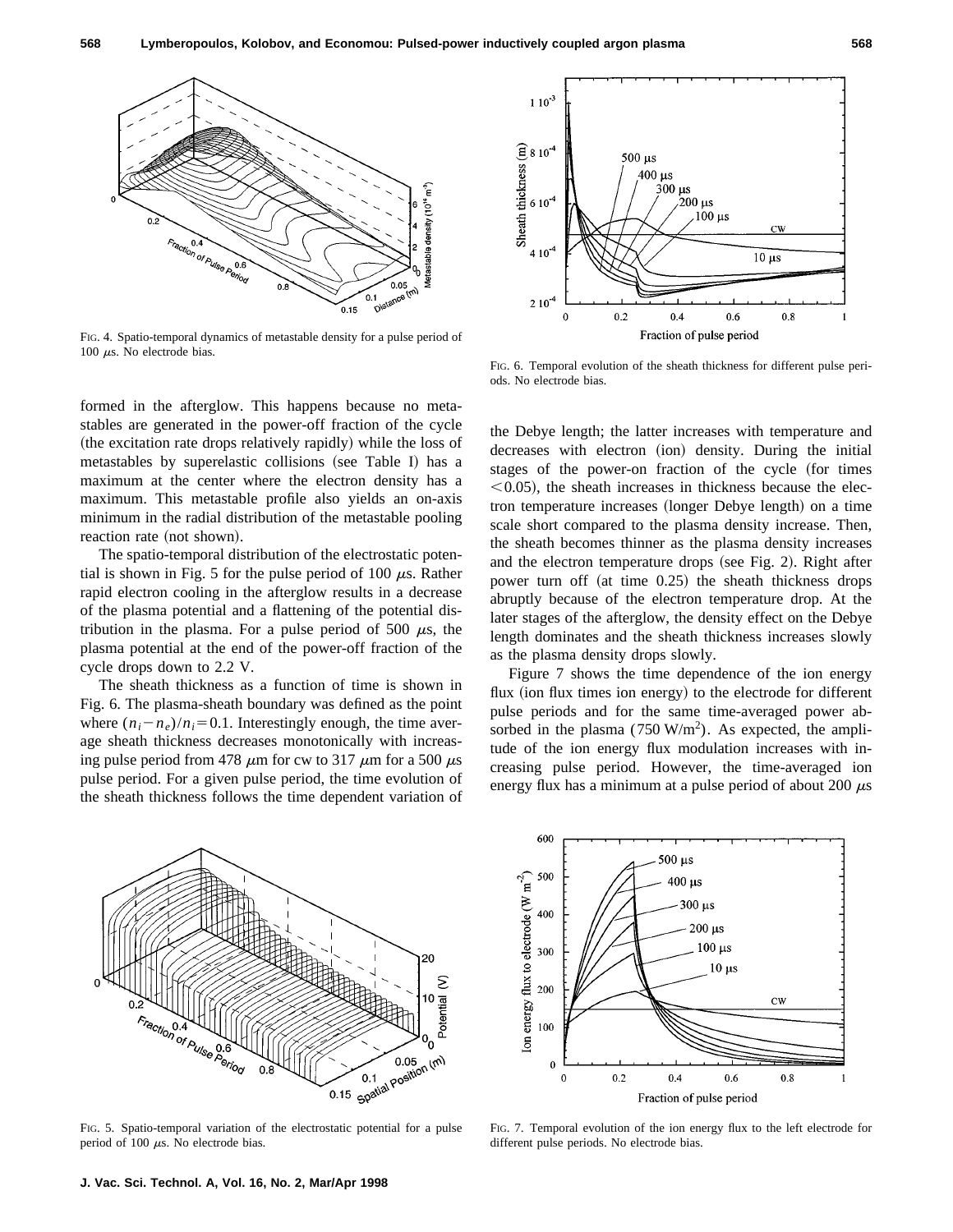TABLE II. Time-averaged parameters of argon plasma for different pulse periods.

| Pulse<br>period $(\mu s)$ | Electron<br>density<br>$\langle n_e \rangle$ <sub>center</sub><br>$(10^{17} \text{ m}^{-3})$ | Electron<br>temperature<br>$\langle T_e \rangle$ center<br>(eV) | Ion energy<br>flux $(P_{Ar^+})_{elec.}$<br>$(Wm^{-2})$ | Time averaged<br>sheath thickness<br>$(\mu m)$ |
|---------------------------|----------------------------------------------------------------------------------------------|-----------------------------------------------------------------|--------------------------------------------------------|------------------------------------------------|
| cw                        | 1.02                                                                                         | 2.50                                                            | 148.08                                                 | 477.6                                          |
| 10                        | 1.11                                                                                         | 2.34                                                            | 143.19                                                 | 453.3                                          |
| 100                       | 1.39                                                                                         | 1.82                                                            | 127.13                                                 | 363.3                                          |
| 200                       | 1.48                                                                                         | 1.62                                                            | 125.27                                                 | 337.5                                          |
| 300                       | 1.51                                                                                         | 1.50                                                            | 127.51                                                 | 325.1                                          |
| 400                       | 1.50                                                                                         | 1.41                                                            | 131.90                                                 | 319.9                                          |
| 500                       | 1.49                                                                                         | 1.33                                                            | 132.63                                                 | 316.6                                          |

 $($ see also Table II). This suggests the existence of an optimal pulse period to achieve minimum wafer heating for a given power into the plasma.

Simulation results are summarized in Table II where several time-averaged plasma parameters are shown for different pulse periods. It is seen that the time-averaged electron temperature decreases with an increase of the pulse period. The ion energy flux has a minimum for a pulse period of about 200  $\mu$ s.

### **B. The effect of rf bias**

Before applying a bias, the discharge was first allowed to relax to a periodic steady state. The rf bias was applied at a dimensionless time 0.3, i.e., shortly after the plasma heating power was turned off. Application of an rf bias results in modification of the rf sheaths near the walls and in changes of the plasma potential and particle fluxes to the plasma boundaries. The bias frequency is a parameter of considerable interest in etching technology. In general, the impedance of a rf sheath may be capacitive or resistive depending on the ratio of the ion transit time across the sheath,  $\tau$ , and the applied field frequency,  $\omega^{22,23,36}$  For  $\omega \leq \omega_i(n_s)$  where  $\omega_i$  is the ion plasma frequency and  $n_s$  is the plasma density at the plasma-sheath boundary, the displacement current in the sheath is low compared to the conduction current. For resistive sheaths  $\tau \approx 1/\omega_i(n_s)$ .<sup>23</sup> Moreover, at  $\omega \tau \leq 1$  ions cross the sheath in a short time compared to the period of the bias voltage, and are accelerated by the instantaneous sheath field. In the opposite case,  $\omega \tau > 1$ , ions cross the sheath slowly compared to the period of the bias voltage, and are accelerated by the time-averaged sheath field. In low pressure high density plasmas, the sheath is rather thin (see Fig. 7), so that  $\omega \tau \approx 1$  at  $\omega/2\pi \approx 10$  MHz. Thus, for the bias frequencies of interest,  $\omega \tau \leq 1$ , and the sheath has a major resistive component. In the intermediate frequency regime  $(\omega \tau \approx 1)$ , phase shifts between ion velocity, ion density, and sheath potential can produce interesting effects, some of which are discussed below.

As described in Refs. 22 and 23, the plasma potential  $V_p(t)$  is harmonic in a system with purely capacitive rf sheaths, whereas it is far from harmonic in a system with resistive sheaths. Because of the high electron mobility, the plasma potential can't be negative with respect to any sur-



FIG. 8. Plasma potential in a discharge pulsed with a period of 100  $\mu$ s. A 40 V peak-to-peak bias with a frequency of 100 kHz is applied during dimensionless times 0.3–0.7.

face in contact with the plasma. When the potential of a driven electrode decreases, electrons escape quickly leaving behind a net positive charge which prevents further decrease of plasma potential and traps the remaining electrons.<sup>37</sup> The plasma potential ''rides'' above the potential of the biased electrode when the latter is positive with respect to ground and has a value of a few  $kT_e/q$  above ground when the bias potential is negative. The amplitude of oscillation of  $V_p(t)$ depends on the effective areas of the grounded surface and the excitation electrode that are in contact with the plasma. This behavior is born out in Fig. 8 which shows the time variations of the plasma potential at the discharge center when a 100 kHz bias voltage  $(40 V$  peak to peak) is applied on the left electrode, in the afterglow, during dimensionless times 0.3–0.7. The plasma potential is not ''sinusoidallike'' (it is clipped), implying a resistive sheath.

Resistive sheath behavior was observed in our simulations for a wide range of frequencies, namely 100 kHz–10 MHz. At these frequencies, electrons respond to the instantaneous  $r$ f field (Fig. 9). The electron flux diminishes to zero during the negative swings of the applied bias. The ion response depends on bias frequency. The amplitude of the ion flux oscillations is expected to have a maximum at  $\omega \tau \approx 1$ , i.e., the amplitude increases with  $\omega$  up to 10 MHz for our discharge conditions (Fig. 10). At low frequencies  $(i.e., 100$ kHz), the ion flux at the electrode is only weakly modulated. This can be understood by neglecting the time derivative in Eq.  $(1)$  (quasistatic approximation) and also dropping the reaction term. The result is an approximately spatially invariant flux throughout the sheath. In this approximation, the ion velocity at the electrode is almost in step with the oscillations of the sheath potential  $(Fig. 11)$ . The ion density at the electrode is out of phase with respect to the ion velocity (not shown). With increasing  $\omega$ , the time delay of  $n_i(t)$  becomes notable; the time derivative in Eq.  $(1)$  can't be dropped. This results in an increase of the amplitude of ion flux  $\Gamma_i(t)$  oscillations shown in Fig. 10.

At present, no simple sheath model is available to de-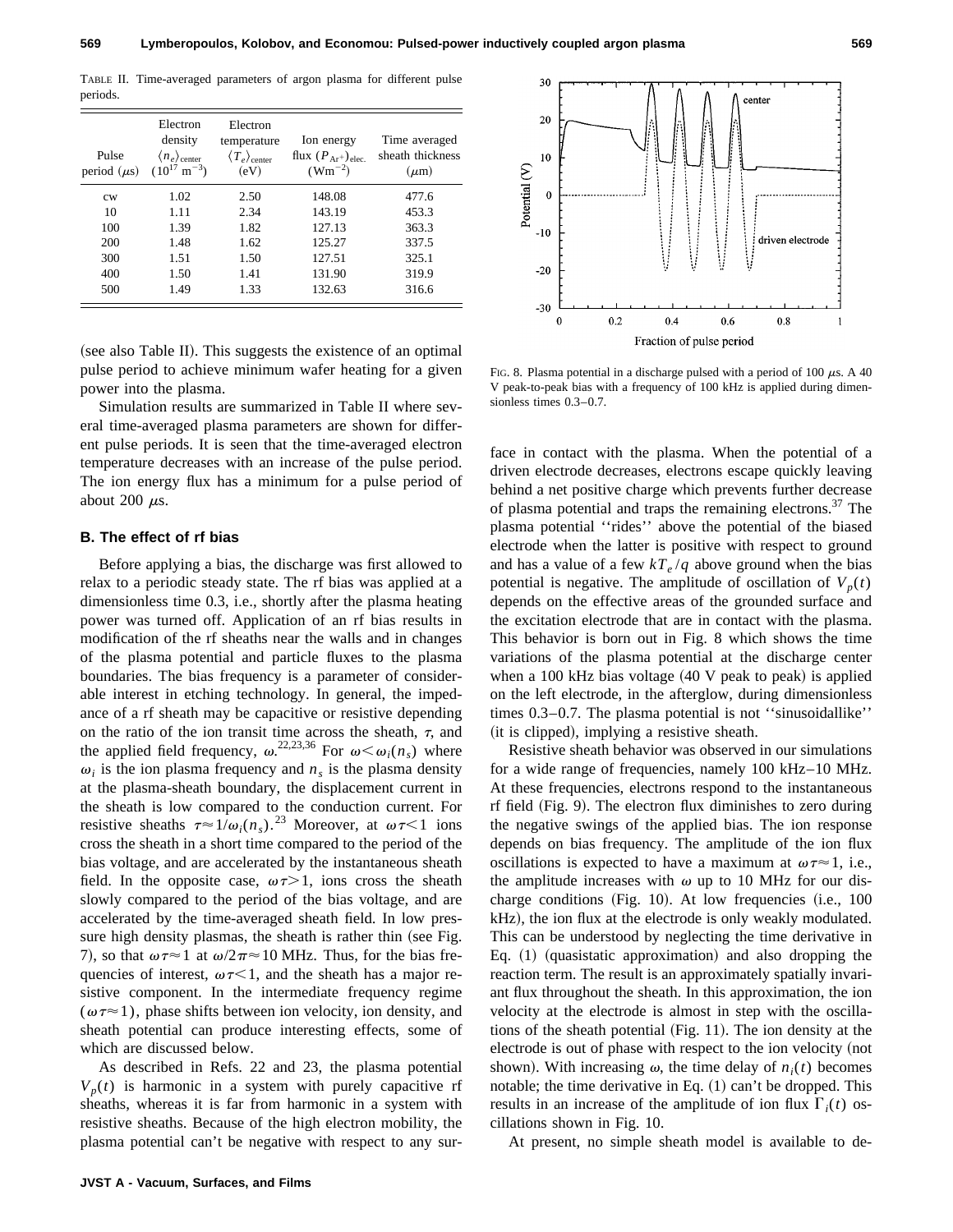

FIG. 9. Electron flux to the driven (left) electrode in the afterglow of a discharge pulsed with a period of 100  $\mu$ s. A 40 V peak-to-peak bias with a frequency of 100 KHz is applied during dimensionless time 0.3–0.7.



FIG. 10. Ion flux to the driven (left) electrode in the afterglow of a discharge pulsed with a period of 100  $\mu$ s. A 40 V peak-to-peak bias is applied during dimensionless times  $0.3-0.7$  with different frequencies: (a) 100 and 500 kHz bias frequency; only the time window  $0.4-0.6$  is shown, (b) 1 and 5 MHz frequency; only the time window 0.4–0.42 is shown.



FIG. 11. Sheath potential drop and ion velocity of ions bombarding the driven electrode in the afterglow of a discharge pulsed with a period of 100  $\mu$ s. A 40 V peak-to-peak bias with a frequency of 1 MHz is applied during dimensionless times 0.3–0.7. Note that only the time window 0.6–0.675 is shown in this figure.

scribe the sheath behavior observed in our simulations. The Riley model<sup>38</sup> which accounts for ion transit-time effects at intermediate frequencies ( $\omega \tau \approx 1$ ), assumes a constant ion flux in the sheath, essentially neglecting the time derivative term in the ion density equation [Eq.  $(1)$ ]. Our simulations indicate that the  $\partial n_i / \partial t$  term is important in Eq. (1) for describing the sheath dynamics in rf-biased high density plasmas. An enhancement of the Riley model is under way<sup>39</sup> which includes this time derivative.

### **C. Limitations of fluid approach**

The limitations of fluid models regarding treatment of electrons have been discussed in a number of publications (see, for example, Refs. 36 and 40). Up to date, kinetic treatment of electrons in ICPs has been performed mainly for steady-state collisional plasmas. $41,42$  It was found that, at least in rare gases, the EEDF is Maxwellian in the elastic energy range due to Coulomb interactions among electrons.<sup>43</sup> Also, the kinetics of trapped and free electrons was shown to be entirely different.<sup>44</sup> We expect several new kinetic effects to be important in pulsed plasmas, which can't be captured by a fluid model. First, creation of fast (superthermal) electrons by metastable reactions may result in high energy peaks in the EEDF, or formation of a wide ''tail,'' depending on discharge conditions.<sup>20</sup> Second, the velocity distribution of free electrons can be notably anisotropic in a weakly collisional plasma.44,45 This happens because only electrons in the loss cone are capable of escaping the discharge. In the planar case considered here, the axial kinetic energy of electrons at the center  $mu_x^2/2$  must exceed the plasma potential  $qV_p$  with respect to the wall for these electrons to escape. Thus, one could expect the formation of a tail of electrons with large  $u_y^2 + u_z^2$  in a weakly collisional afterglow plasma when  $V_p(t)$  decreases with time. These electrons can get into the loss cone and escape only as a result of collisions which are relatively rare. Finally, anisotropic electron velocity distributions must also appear at the biased electrode that extracts charged species out of the plasma.